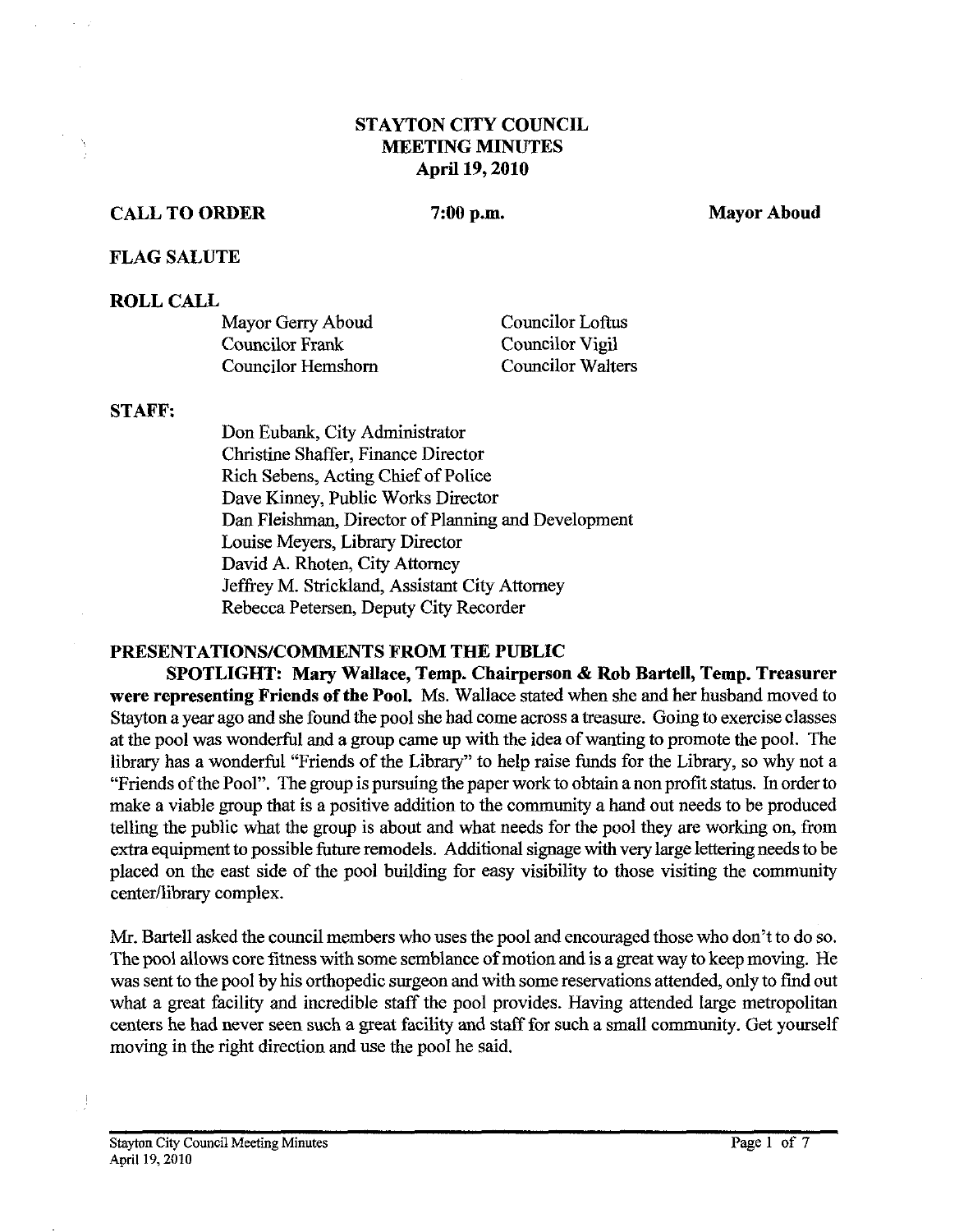Jason Hoffman, 1425 E. Jefferson Street, Stayton. Oregon. Mr. Hoffman stated Stayton is a good area to live in but he is concerned that not enough revenue is coming into the community, and asked what the city is doing to increase revenue and encourage folks to come to town. He said that Urban Renewal would benefit the local citizens but it would not attract outsiders into town. He asked ifthe city has looked at making Stayton a wi-fi hot spot as that could help encourage businesses in the area. Mayor Aboud stated that cities have looked into wi-fi and its cost prohibitive. Mayor Aboud said that Stayton has submitted an application for an Enterprise Zone and is trying to entice folks to come to Stayton. Mr. Eubank invited Mr. Hoffman to come down to City Hall and discuss his ideas with staff. Mr. Hoffman asked if land for a skate park was donated to the city by NORPAC, and Mr. Eubank stated it was but since the school objected to the location of the proposed skate park the city did not move forward with the park and returned the property *to* NORPAC.

#### **ANNOUNCEMENTS**

**a. Additions to the Agenda:** Mr. Eubank added the Wastewater Treatment Facility Improvements USDA - RUS Grant & Loan under new business. Councilor Loftus stated he would like to read a letter from Department of Justice under Council Business.

#### **CONSENT AGENDA**

Councilor Loftus asked why it took so long for the March 01, 2010 meeting minutes to come before the Council. Mr. Eubank answered it was due to a staff shortage.

- **a. Approval of City Council Meeting Minutes of March 01,2010**
- **b. Approval of City Council Meeting Minutes of April 05,2010**

**Motion:** From Councilor Loftus, seconded by Councilor Frank, to approve the consent Agenda. Motion passed 5:O.

#### **PUBLIC HEARINGS** - **None.**

#### **UNFINISHED BUSINESS**

#### **Wastewater Treatment Facility (WWTF) Improvements 11.3 million USDA** - **RUS Grant** & **Loan**

a. **Staff Report:** Mr. Kinney reviewed the staff memorandum outlining the scope of the proposed WWTF improvements. He stated the issue is whether or not the City should accept an \$11.3 million grant/loan award from the U.S. Department of Agriculture-Rural Utilities Services (USDA-RUS) program to fund City of Stayton Wastewater Treatment Facility (WWTF) improvements. He stated that if the City does not accept the funding by April 28, 2010 the USDA-RUS Oregon office will lose its available funding for Stayton. Mr. Kinney stated this has put the City in a bind as staff has not had a long time in which to review the offer, which therefore does not give the Council a long time to review it either.

Mr. Kinney explained that if the city accepts the grant/loan package there are obligations that the city has to comply with which are fairly standard for USDA loan project components. A couple of elements from the funding package agreement obligate the city to use the entire \$1 1.3 million and if the full amount is not expended the city would need to repay any grant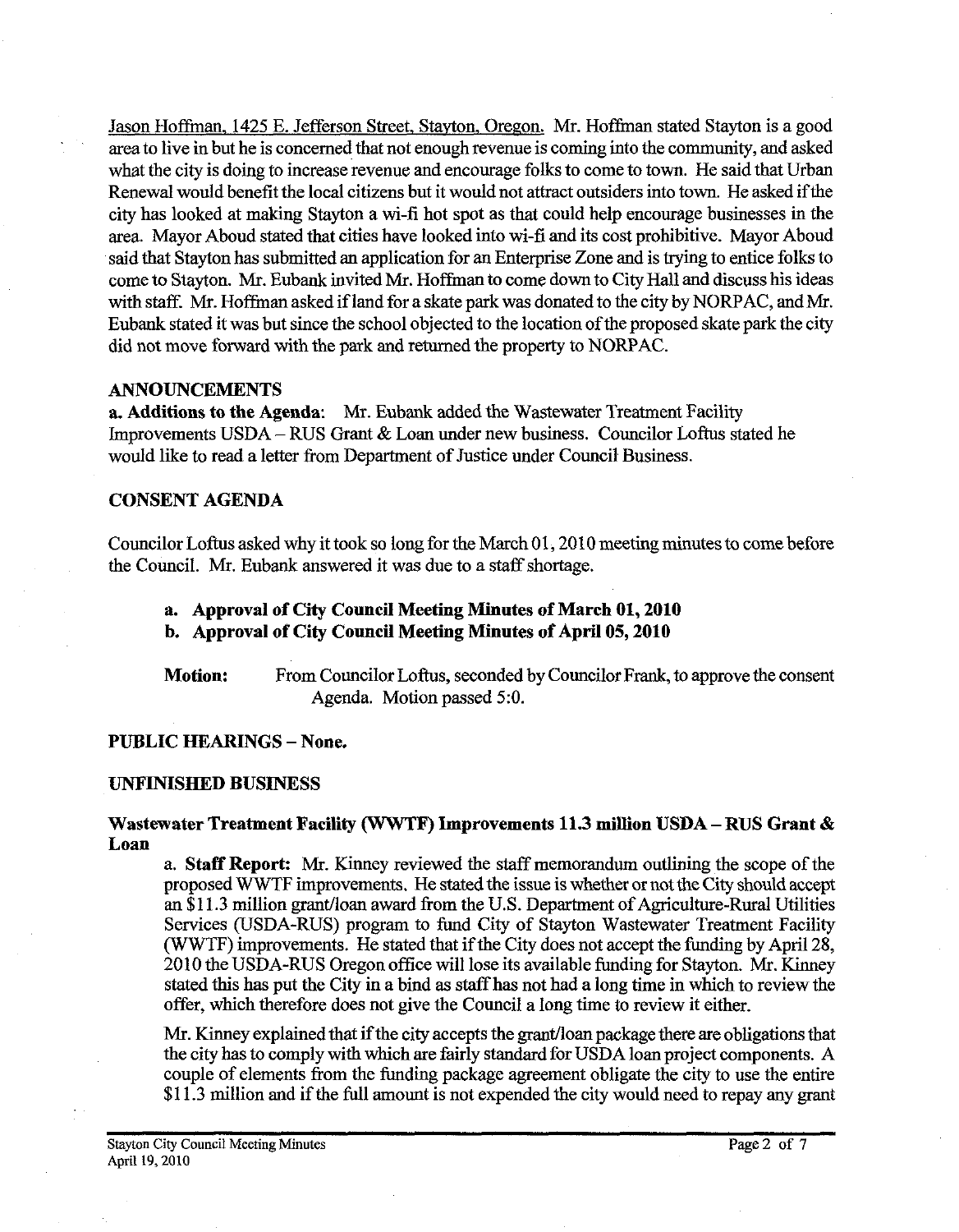funds that are not expended. If the funding is accepted by the city, interim financing for one to two years for **\$8.3** million would be necessary. The city would then build the project and USDA would contribute their grant money at the very end. USDA issues a note by which they buy out the financing. By the end of the project, sewer rates will need to be increased to guarantee that not only could the city pay for the debt service at **\$394,000** per year, guarantee that the operations and maintenance expenses could be paid, and that the city can pay for the capital replacement of equipment that is purchased with the USDA funds. Reserves will need to be set into place to guarantee the ability to replace those items.

Mr. Kinney continued that the alternatives available are not very attractive. Although the city is under a Memorandum of Agreement with DEQ that says we have to make improvements to our Waste Water Treatment Plant, our project did not rank high enough to be funded by DEQ. If the city refuses the USDA funding it would have to get conventional financing in order to have an equivalent debt service. Although staff is disappointed that the grant is not larger than \$2 million as we had hoped for **\$2.5** million to **\$3** million, some of the changes with the funding package will allow us to get better use of the dollars. Whereas this funding is not from the stimulus program, the city will only need to comply with Oregon wage rates and not the federal Davis-Bacon wage rates. Staff's recommendation is to authorize the City Administrator and Mayor to proceed with the \$1 **1.3** million financing package, or to call for a work session to discuss the details of the project.

**b. Council Deliberation:** Mayor Aboud asked if the money referred to in the letter is guaranteed. Mr. Kinney answered in the aftinnative. Councilor Walters asked if this work has to get done, Mr. Kinney stated the first \$5 million in the project lists need to get done and of the options the city has available to them this year this is the cheapest option available. The second **\$5** million has been identified in the master plan that we need to get done over the next five years and this was the most effective financing tool to get it.

MOTION: From Councilor Loftus to move into a Special Session next Monday. Motion died for lack of second.

Councilor Loftus asked if rates will be increased from **\$45** to **\$60** at build-out what would the amount be per household. Ms. Shaffer stated this would add approximately **\$180** per household per year.

Councilor Loftus asked if the reserves are required to be **\$86,000** annually is that over and addition to any other operating maintenance funds allocated to that. Refening to page **11** of the Letter of Conditions, Mr. Kinney stated the city has to provide a reserve for the existing Rural Development & DEQ loans, the new Rural Development-RUS loan and a depreciation reserve for the life of the loan agreement with USDA-RUS.

Councilor Frank asked Mr. Kinney why he was disappointed about the grant. Mr. Kinney stated he was disappointed that the grant was only **\$2** million and that the process has been hurry up and wait. Once the city accepts the loan and grant package the City needs to move fonvard with the project, with the goal out to bid as soon as possible and under construction in the summer. Mr. Kinney expressed his concern that USDA is missing three or four staff members which could make the process longer. Councilor Frank asked why only **\$2** million was received. Mr. Kinney stated, by placing the city in the Oregon allocation, the City of Stayton will receive about half of the allocation that the USDA-RUS Oregon office gets for the state. Of the eight of the fifteen million dollars that they get in their loan funds, the City is getting about **40** to **45** percent of the grant funds allocation for the state. By using the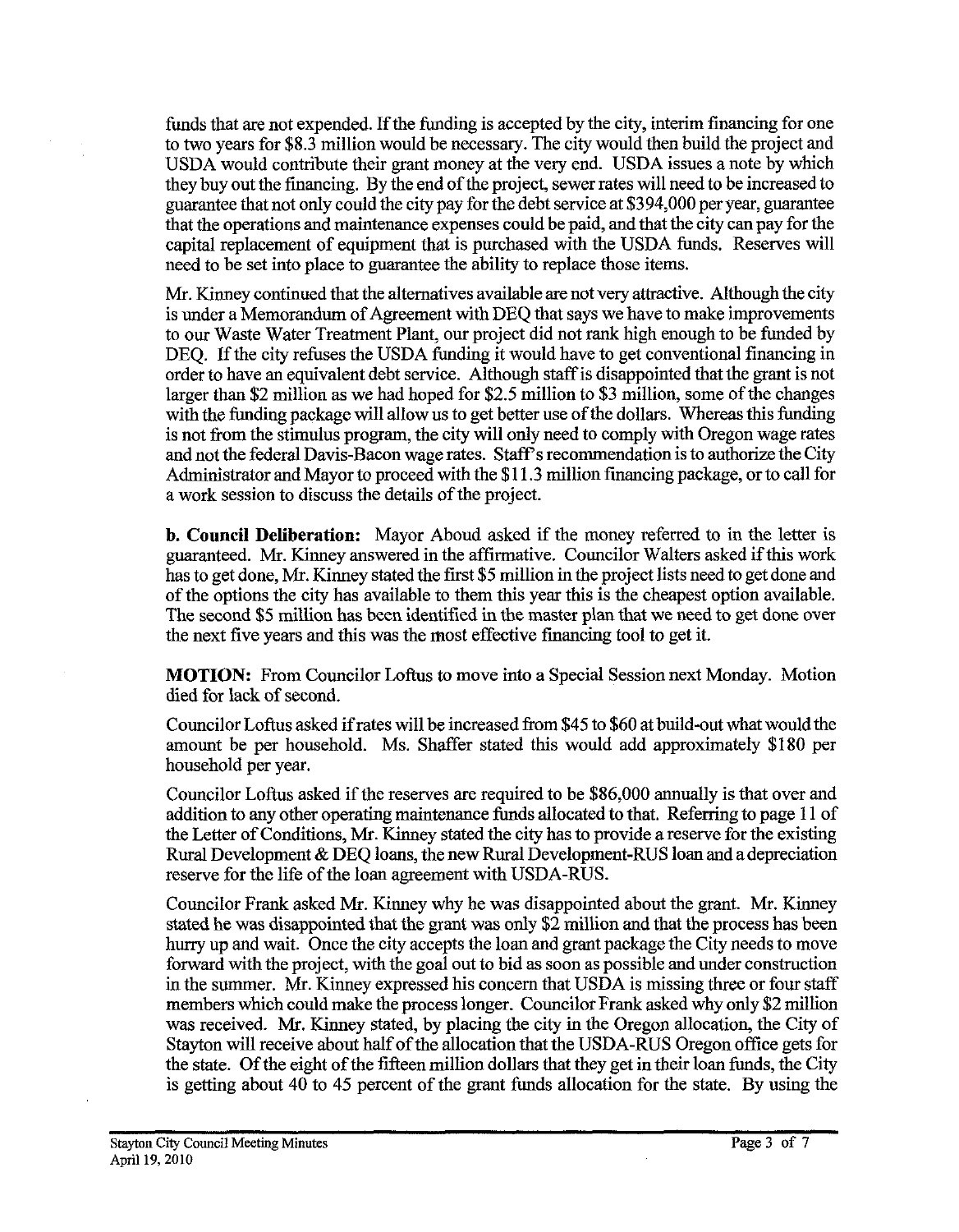Oregon pool of money instead of the Federal Stimulus money the project may proceed more smoothly.

## c. Council Decision:

MOTION: From Councilor Frank, seconded by Councilor Walters, motion to authorize the City Administrator and Mayor Aboud to proceed with the \$11.3 million financing package for Wastewater Treatment Facility improvements and accept the terms of the Letter of Conditions with USDA- Rural Utilities Services.

Motion passed: **5:O.** 

## NEW BUSINESS - None.

# STAFF/COMMISSION REPORTS

# City Administrator's Report - Don Eubank

a. Sustainability/Going Green: Mr. Eubank stated that at the last council meeting he had distributed a document for Sustainability – Going Green, which he then reviewed for the benefit of the audience. At the January **2009** Council dinner sustainability was discussed and it remains the primary focus for government and the private sector. Programs are evaluated each budget cycle to make sure they are appropriate, attainable and sustainable. Staff has looked at everything from the top of the budget to the bottom of the budget including going green. A few positions have been adjusted. The Parks and Recreation Manager position was eliminated and a Pool Manager was hired who has been on staff longer than any other pool manager the city has ever had. A Senior Engineering Technician was hired to be able to conduct and monitor many of the city's projects without hiring consultants saving the citizens thousands of dollars. Due to reduction in work the Assistant Planner was laid off. A RARE participant was hired and she is dong a fantastic job with the volunteer opportunities. Angie Lehnert has worked with the Corban College volunteers in painting the Westown wall, volunteers with planting 500 trees at Riverfront Park as well as other volunteer opportunities.

Staff evaluates spending in all departments and everyone is well aware of the tightening of our belts. Mr. Eubank reported that he and the Finance Director have attended financial classes and gained valuable insight about budgeting and forecasting over the past few years. At the last council meeting the City Council was given three documents. Document A is a copy of the Stayton Municipal Code **3.04.050** Revenue and Finance, B. (2) explains giving preferences to goods, that has been part of the cify's Going Green policy since **2005** and staff uses these guidelines when making decisions regarding the use of products. Document B the Draft Sustainability Policy for the City of Stayton was compiled with information from other jurisdictions and needs to be a document that is user friendly for all of our employees. Document C is the Draft General Fiscal Policies document that says we are going to watch our budgets and do everything that we can do to make this a good city to live in and to work in. With the assistance of the Council and their policy setting and by all working together we can come up with something that we all agree too that can help us with our sustainability in the city and also help us go green.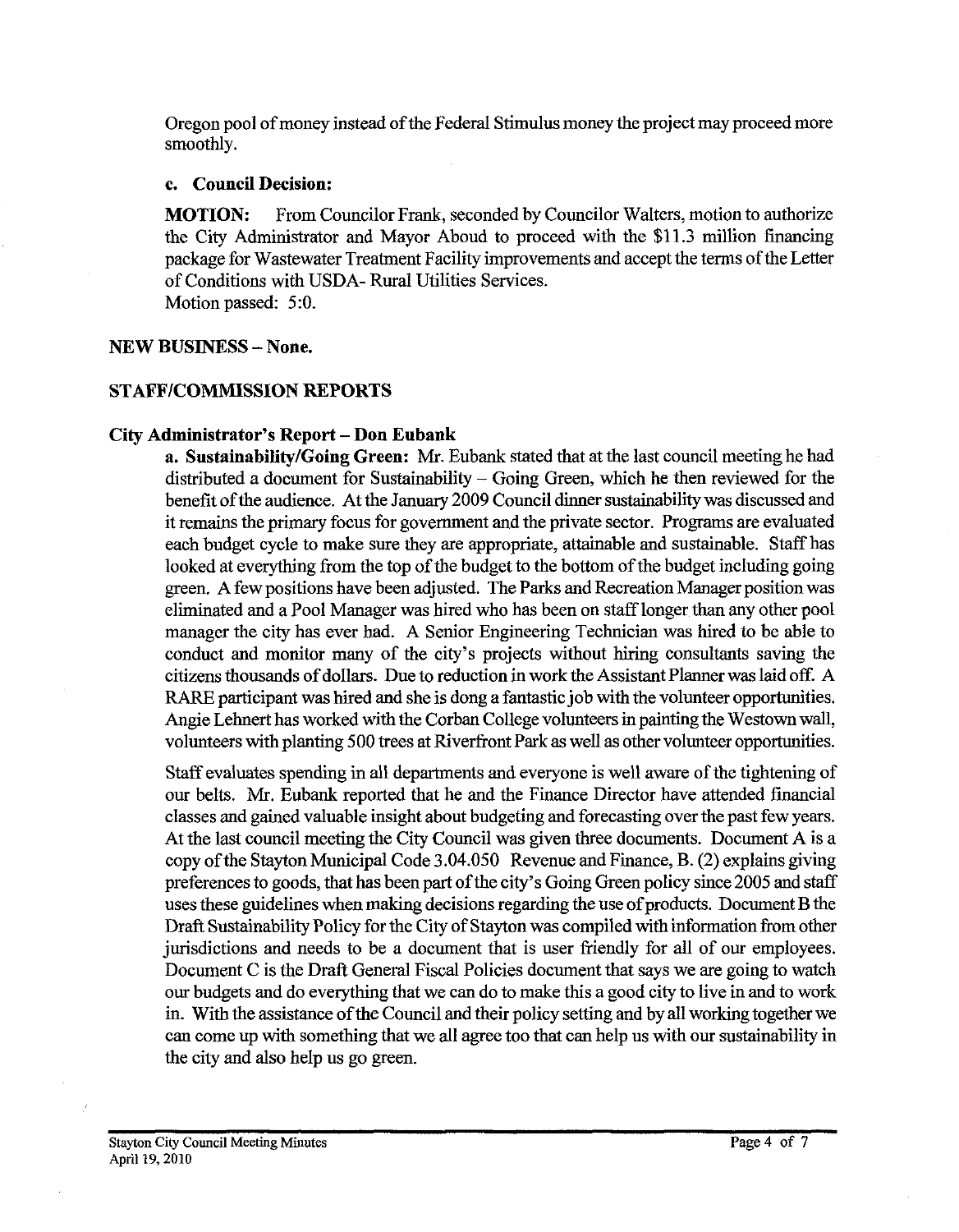Mr. Eubank continued that open and honest communication, along with trust in our staff **has**  enabled the city to reduce costs. If we plan our future and our projects and make them realistic we will continue to thrive during these economic times. Staff has been preparing a budget and it's going to be a tough year and we all have to work together and all make sure to work towards sustainability. January 2009 and tonight Mr. Eubank reported he has given the Council information on what we have done and plan to do to keep the City of Stayton Sustainable and with your help and guidance we will survive and work through these tough times together.

Councilor Frank stated this would be a good partnership between community and government.

Councilor Walters complemented staff on a fine job and said this is the direction the city needs to be going. Mr. Eubank stated Ms. Shaffer gets the credit as she prepared most of the documents.

**b. Pavement Management Financing Work Session: A** majority of the council members stated they would be available for a work session on Tuesday, April 27,7:00 pm, Community Center.

### **Finance Director's Report - Christine Shaffer**

**a. Monthly Fiance Department Report:** Ms. Shaffer stated the monthly financial statement is looking pretty good. The one fund that looks out of line is the street fund. The city has submitted for the reimbursements of that fund. The STP funds have to be spent before they can be reimbursed so hopefully they will be in within the next 30 to 45 days. There were no questions from the Council.

## **Acting Police Chiefs Report** - **Rich Sebens**

**a. Statistical Report for March 2010: Mr.** Sebens stated that everything seems to be in line for the month of March. (There were no questions from the Council)

**b. Oregon Dept. of Transportation Speed Grant for Radar:** Mr. Sebens stated the city is applying for a grant in the amount of \$2,400 to purchase radar equipment. The city will have to match \$600 in funds and the officers' hourly rate of pay can be used. In response to a question as to when the grant would be received Mr. Sebens answered in the next fiscal budget. Councilor Vigil asked if the hours are billable hours or actual hours worked. Mr. Sebens stated it is broken down through finance for what the city pays the officer.

## **Library Director's Report** - **Louise Meyers**

**a.** Activities/Statistics: Ms. Meyers stated the Library continues to stay busy. Year to date 109,000 items have been checked out over 101,000 last year. Check outs for the month of March were 13,000. Census staff were located at the Library recently and offered their help to those needed assistance in filling out their questionnaires and to provide forms for those citizens that had not received one in the mail. The Library will he hosting the first "Dia de Los Ninos y Los Libros" (Day of the child, and day of the book) on April 29<sup>th</sup> featuring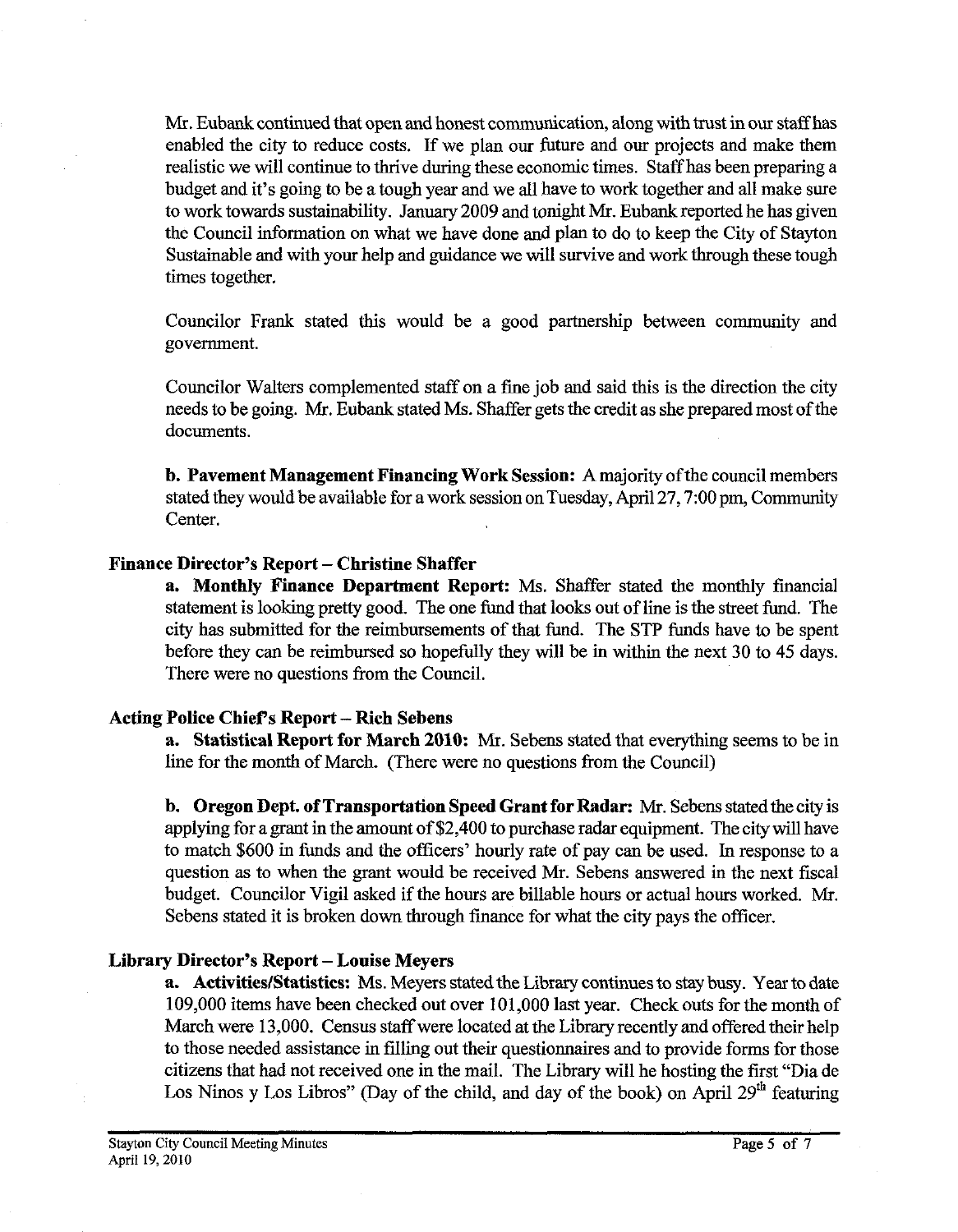multi-cultural music and story telling. In March several staff members were able to attend the Public Library Association National conference in Portland. They used their off time for the event which was paid for by scholarships from the Oregon Library Association.

# Public Works Director's Report - Dave Kinney

**a. Monthly Operating Report: Mr.** Kinney reminded folks that the City of Stayton has purchased water from the City of Salem for approximately one month during the time that work is taking place at the water plant; the work should be completed by May 10,2010. A dive team conducted work on Well 75 and scrubbed a lot of iron bacteria from the well casing and collector line making the water flow better.

Councilor Frank stated that an incredible amount of work has gone into the tree plantings at Riverfront Park. Mr. Kinney stated that Parks Board member Griffin Green has volunteered to water the plants and to work with Bob Parsons, Parks Maintenance Staff, to ensure the success of the plantings.

# **Pool Manager** - **Rebekah Meeks**

**a. Monthly Operating Report:** Ms. Meeks thanked both Mary Wallace and Rob Bartell with Friends of the Pool for their representing the pool. Numbers at the pool are once again looking really good, classes are moving along and the pool is becoming a hub for the 40ish and mature population. More pool signups are beginning tomorrow and it is anticipated classes will fill up quickly. In response to a question regard'mg why the March 2009 sales were higher than the March 2010 sales, Ms. Shaffer stated that due to the maintenance schedule of the boiler, it put the lesson schedules off somewhat.

# **PRESENTATIONS/COMMENTS FROM THE PUBLIC**

a. Art Christensen, Stavton. Oregon. Mr. Christensen stated he was very disappointed that the Council did not take longer to discuss the Wastewater Treatment Facility Improvements. A decision did not have to take place so quickly, to spent \$1 1 million and not even take the citizens into consideration is not right. Mayor Aboud stated this issue has been discussed for four to five years already and while not a lot of discussion regarding this proposal has taken place this evening it has happened in the past.

# **BUSINESS PROM THE CITY ADMINISTRATOR**

Mr. Eubank stated the upcoming budget for fiscal year 2010 - 2011 will soon be distributed and the first meeting of the Budget Committee will take place on Tuesday, May  $4^{\text{th}}$ , 7:00 pm. Mr. Eubank stated that if councilors have any questions regarding the document, please contact Ms. Shaffer or him. Mr. Eubank reported that this year Ms. Shaffer and he conducted a Budget Orientation and two new members of the committee attended along with a couple of Council members and Ms. Shaffer met individually with others. This is not going to be an easy budget year but since we are prepared it will be a smoother session.

# **BUSINESS FROM THE MAYOR** - **None.**